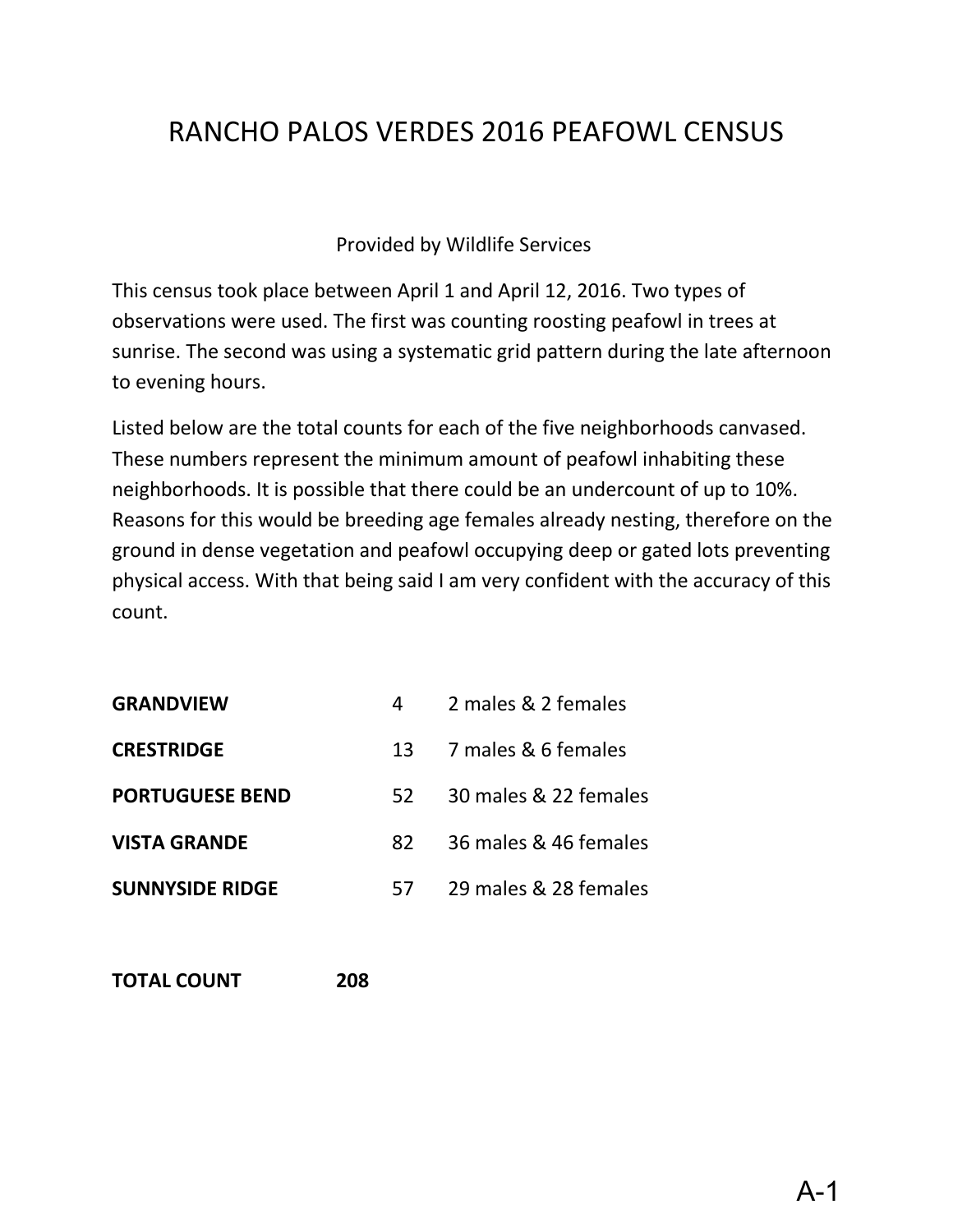## RANCHO PALOS VERDES 2016 PEAFOWL CENSUS

Listed below are the dates, times and addresses of each individual sighting.

#### **GRANDVIEW**

| <b>Overall total 2 males &amp; 2 females</b> |                   |                                 |                    |  |
|----------------------------------------------|-------------------|---------------------------------|--------------------|--|
| $4 - 6 - 16$                                 |                   | 5:07 pm one male and one female | 27031 Grayslake Rd |  |
| $4 - 2 - 16$                                 | $6:14 \text{ am}$ | two males and two females       | 27019 Grayslake Rd |  |

#### **CRESTRIDGE**

| $4 - 3 - 16$ | $6:05$ am         | one male                  | 5414 Middlecrest Rd |
|--------------|-------------------|---------------------------|---------------------|
|              | $6:10$ am         | one male                  | 28928 Crestridge Rd |
|              | $6:20$ am         | one male                  | 28870 Crestridge Rd |
|              | $6:40$ am         | one male & one female     | 5204 Middlecrest Rd |
|              | $6:45$ am         | one male & three females  | 5203 Middlecrest Rd |
|              | $6:55$ am         | one female                | 5360 Middlecrest Rd |
|              | $7:00$ am         | one male & one female     | 28763 Crestridge Rd |
|              |                   | Total 6 males & 6 females |                     |
| $4 - 3 - 16$ | $6:28$ pm         | one male                  | 28763 Crestridge Rd |
|              | $6:32 \text{ pm}$ | one male                  | 28866 Crestridge Rd |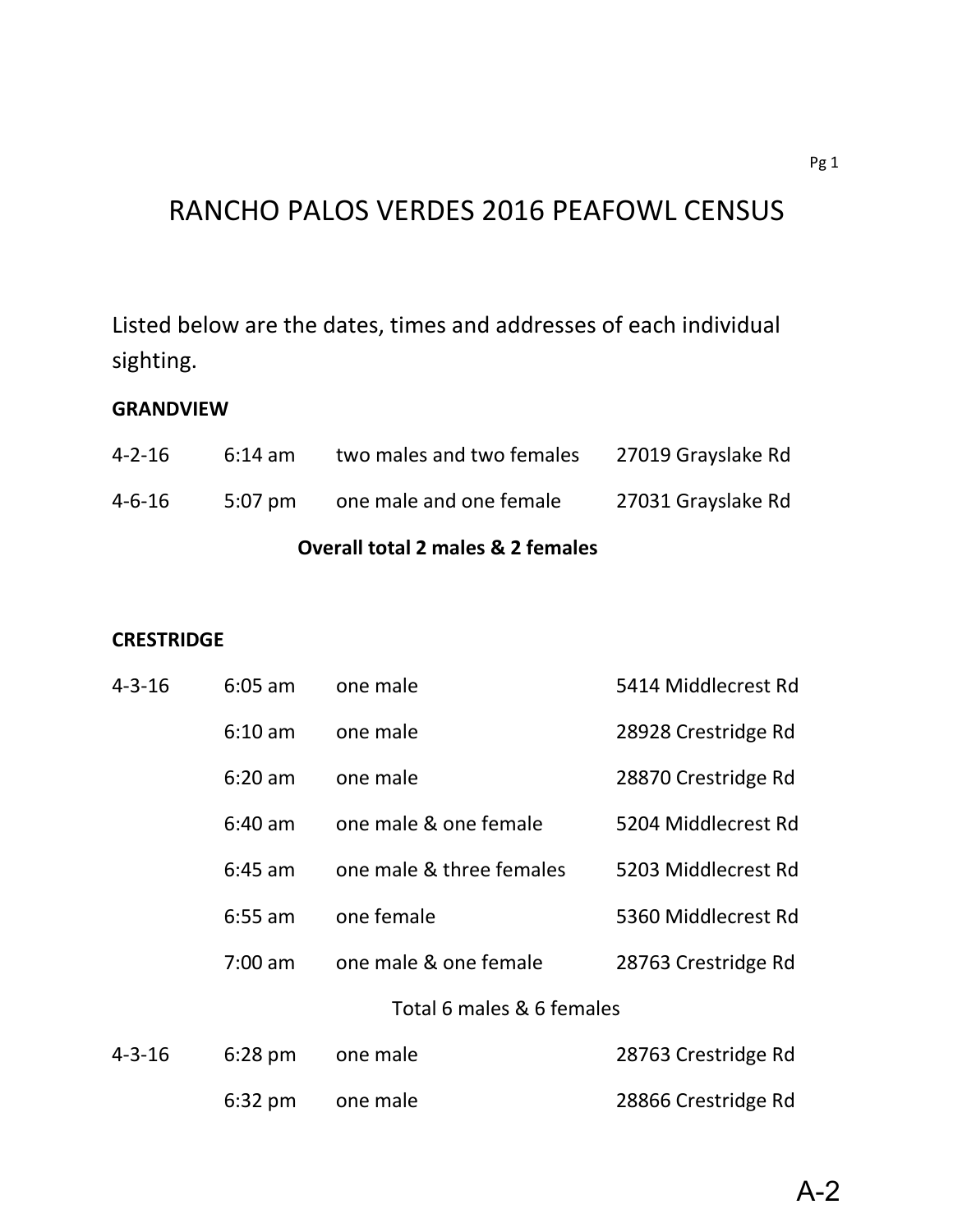|        | 6:35 pm           | one male                  | 28963 Crestridge Rd |
|--------|-------------------|---------------------------|---------------------|
|        | 6:40 pm           | one female                | 5417 Middlecrest Rd |
|        | 6:41 pm           | one female                | 5335 Middlecrest Rd |
|        | $6:49$ pm         | one male                  | 5350 Middlecrest Rd |
|        | $7:16$ pm         | two males                 | 28510 Robinview Ln  |
|        | $7:18 \text{ pm}$ | one male                  | 5205 Middlecrest Rd |
|        |                   | Total 7 males & 2 females |                     |
| 4-6-16 | $5:14 \text{ pm}$ | one male                  | 5400 Meadowdale Ln  |
|        | $5:16$ pm         | one male & three females  | 28762 Crestridge Rd |
|        | $5:17$ pm         | one male                  | 28809 Crestridge Rd |
|        | 5:23 pm           | one male                  | 28868 Crestridge Rd |
|        | 5:25 pm           | one male                  | 28963 Crestridge Rd |
|        | 5:32 pm           | one male                  | 5230 Middlecrest Rd |
|        | 5:39 pm           | one female                | 5336 Middlecrest Rd |
|        |                   | Total 6 males & 4 females |                     |

### **Overall total 7 males & 6 females**

#### **PORTUGUESE BEND**

| $4 - 4 - 16$ | $6:05$ am         | one male              | 1 Sweetbay Rd  |
|--------------|-------------------|-----------------------|----------------|
|              | $6:07$ am         | one male              | 6 Sweetbay Rd  |
|              | $6:20$ am         | one male              | 29 Sweetbay Rd |
|              | $6:20 \text{ am}$ | one male & one female | 30 Sweetbay Rd |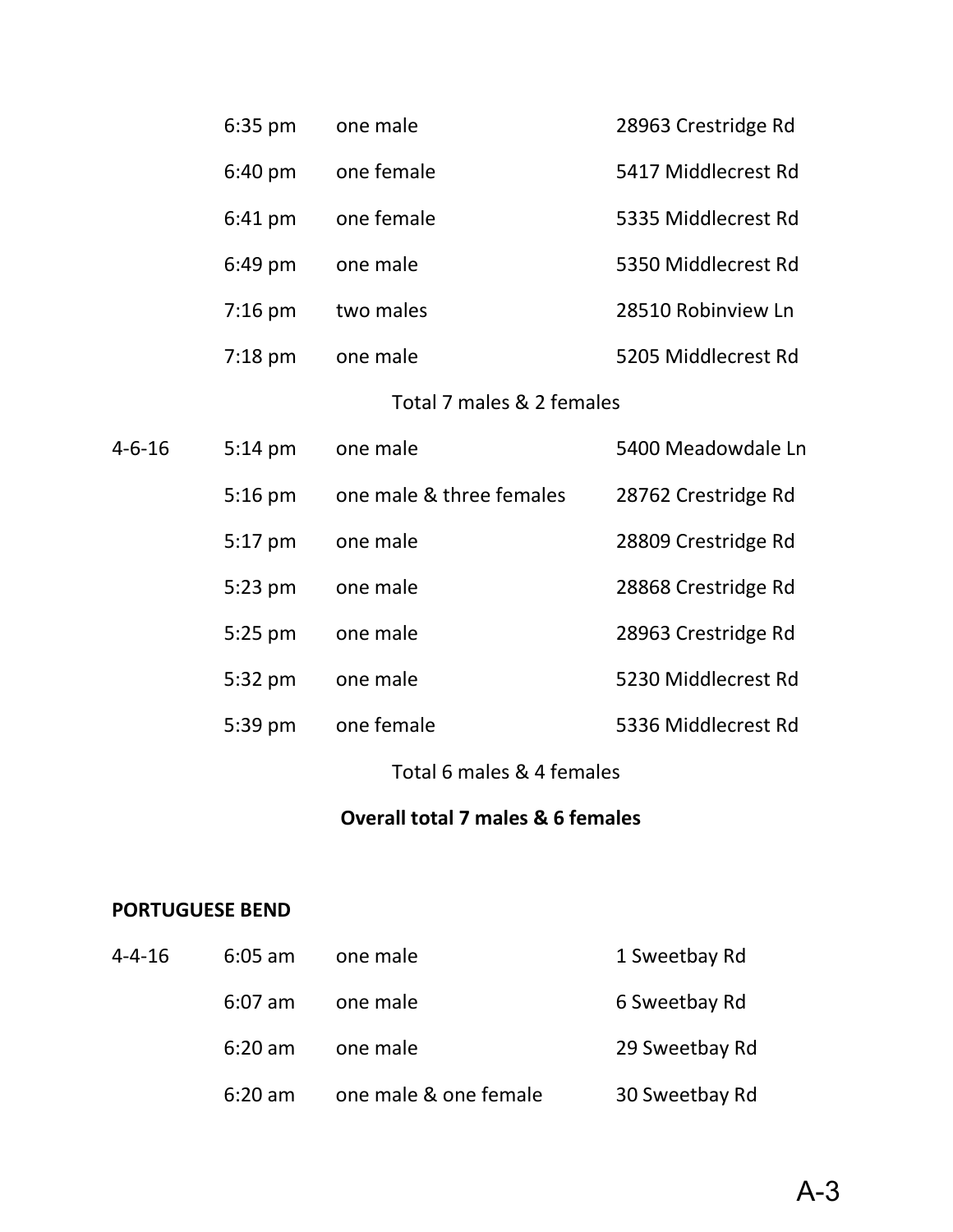|        | $6:30$ am         | two males & five females    | 27 Sweetbay Rd    |
|--------|-------------------|-----------------------------|-------------------|
|        | $6:32$ am         | one female                  | 5 Peppertree Dr   |
|        | $6:35$ am         | one male & 1 female         | 72 Narcissa Dr    |
|        | $6:40$ am         | two males & three females   | 80 Narcissa Dr    |
|        | $6:45$ am         | one male                    | 10 Narcissa Dr    |
|        | $6:55$ am         | two males                   | 90 Narcissa Dr    |
|        | $7:05$ am         | one female                  | 7 Fruit Tree Rd   |
|        | $7:25$ am         | one male                    | 5 Clover Tree Rd  |
|        | $7:26$ am         | one male                    | 6 Clover Tree Rd  |
|        | $7:30$ am         | one male                    | 3 Clover Tree Rd  |
|        |                   | Total 14 males & 12 females |                   |
| 4-4-16 | 5:56 pm           | one male                    | 5 Peppertree Dr   |
|        | 5:57 pm           | one male                    | 3 Limetree Ln     |
|        | 5:59 pm           | one male                    | 5 Limetree Ln     |
|        | $6:01$ pm         | one male                    | 12 Cherry Hill Ln |
|        | $6:04 \text{ pm}$ | one male & two females      | 14 Roseapple Rd   |
|        | $6:05$ pm         | two males                   | 8 Roseapple Rd    |
|        | $6:10 \text{ pm}$ | two males & one female      | 42 Peppertree Dr. |
|        | $6:14 \text{ pm}$ | two males & one female      | 29 Sweetbay Rd    |
|        | $6:18$ pm         | three males & one female    | 60 Narcissa Dr    |
|        | $6:20$ pm         | two males & one female      | 80 Narcissa Dr    |
|        | $6:22$ pm         | one male                    | 90 Narcissa Dr    |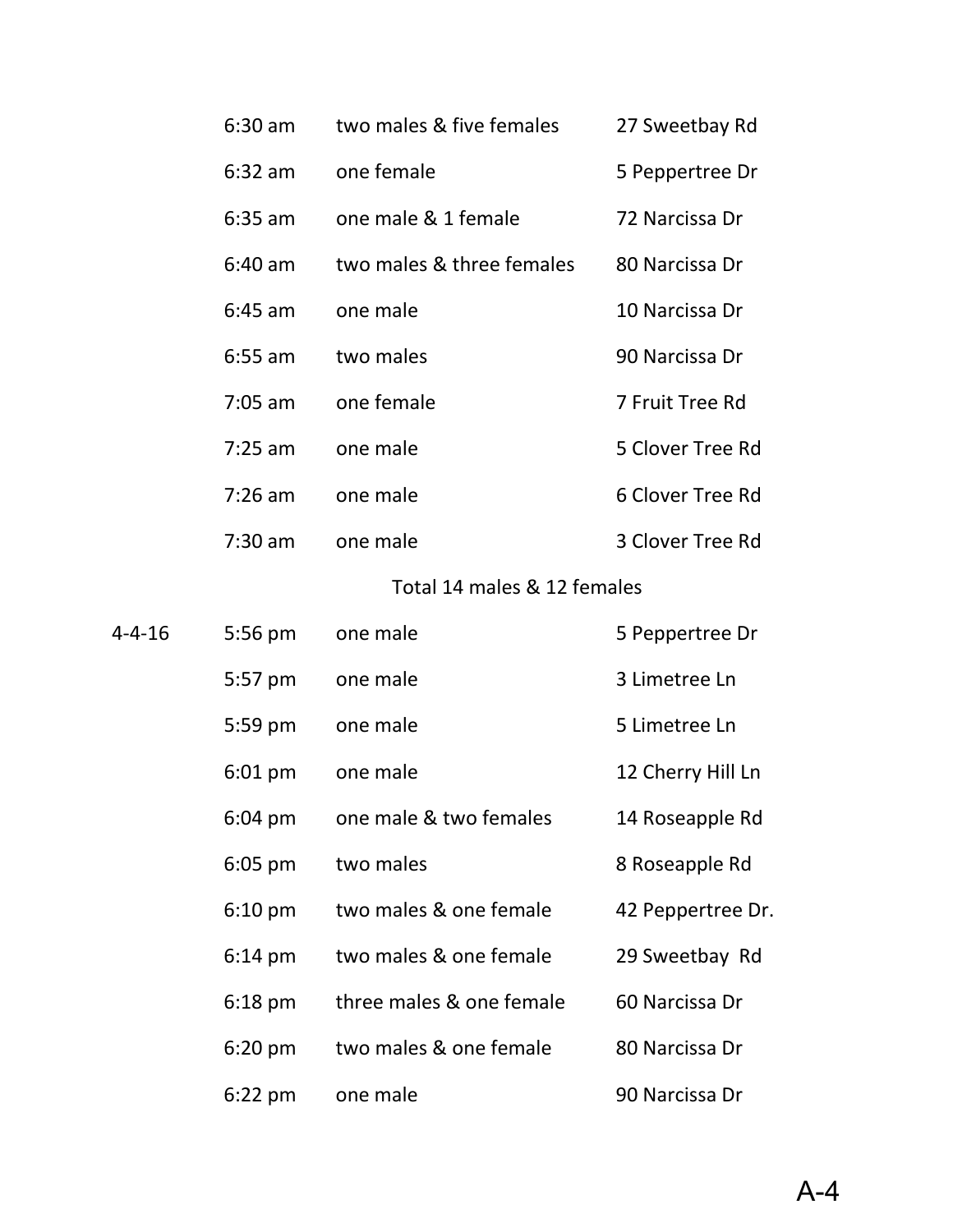|        | $6:25$ pm | one male                     | 57 Narcissa Dr   |
|--------|-----------|------------------------------|------------------|
|        | $6:31$ pm | three males & nine females   | 20 Cinnamon Ln   |
|        | 6:32 pm   | one male                     | 3 Clovertree Pl  |
|        | $6:50$ pm | one male & one female        | 5 figtree Rd     |
|        | $6:56$ pm | two males & six females      | 28 Sweetbay Rd   |
|        |           | Totals 25 males & 22 females |                  |
| 4-6-16 | $6:00$ am | one male                     | 56 Tangarine Rd  |
|        | $6:05$ am | one male                     | 26 Limetree Rd   |
|        | $6:05$ am | one male                     | 8 Cherryhill Ln  |
|        | $6:10$ am | one male                     | 12 Cherryhill Ln |
|        | $6:15$ am | two males                    | 16 Peppertree Dr |
|        | $6:20$ am | one male                     | 2 E. Pomegranate |
|        | $6:30$ am | one male & one female        | 6 Sweetbay Rd    |
|        | $6:35$ am | one male                     | 16 Cinnamon Ln   |
|        | $6:35$ am | one male & one female        | 7 Cinnamon Ln    |
|        | $6:40$ am | two males & one female       | 6 Thyme Pl       |
|        | $6:45$ am | one male                     | 3 Thyme Pl       |
|        | $6:50$ am | one male                     | 2 Cinnamon Ln    |
|        | $6:50$ am | one female                   | 9 Figtree Rd     |
|        | $6:55$ am | one female                   | 1 Figtree Rd     |
|        | $7:00$ am | one male                     | 1 Thyme Pl       |

Total 15 males & 5 females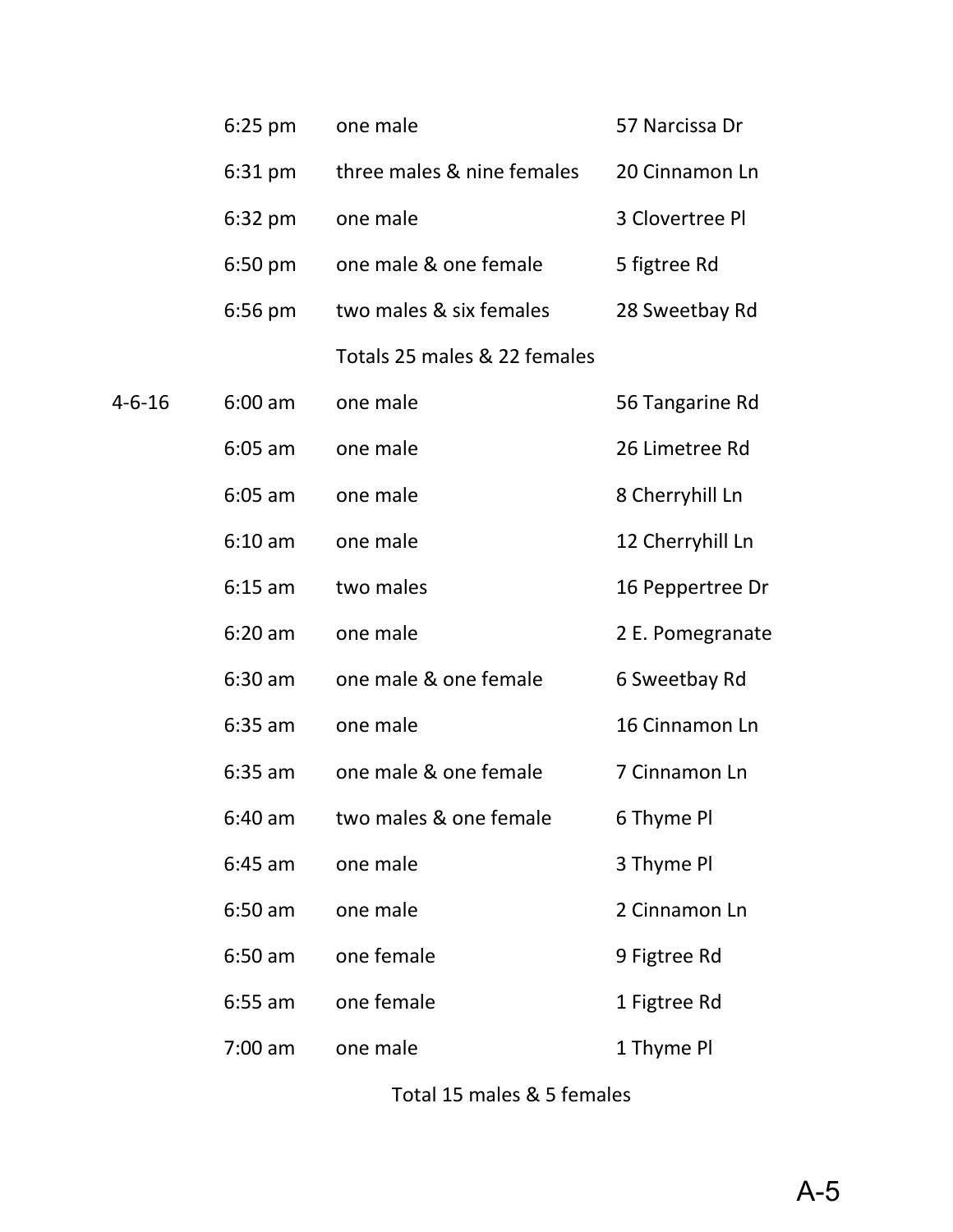## **Overall total 30 males & 22 females**

#### **VISTA GRANDE**

| $4 - 6 - 16$ | $6:10 \text{ pm}$ | one male                    | 28104 Lomo Dr        |
|--------------|-------------------|-----------------------------|----------------------|
|              | $6:11$ pm         | one male                    | 28116 Lomo Dr        |
|              | $6:30$ pm         | one male                    | 28103 San Nicolas Dr |
|              | 6:31 pm           | four males & six females    | 28315 San Nicolas Dr |
|              | 6:34 pm           | one male                    | 28419 Hazelridge Dr  |
|              | 6:36 pm           | one male & one female       | 28340 Hazelridge Dr  |
|              | $6:38$ pm         | two males                   | 28105 Monero Dr      |
|              | $6:39$ pm         | three males & one female    | 28133 Ambergate Dr   |
|              | $6:40 \text{ pm}$ | three males & three females | 28285 Trailriders Dr |
|              | $6:42 \text{ pm}$ | one male & four females     | 28310 Trailriders Dr |
|              | $6:43$ pm         | one male & two females      | 28819 Trailriders Dr |
|              | $6:45$ pm         | one male & one female       | 28523 Rothrock Dr    |
|              | $6:46 \text{ pm}$ | one male & two females      | 28433 Cedarbluff Dr  |
|              | $6:53$ pm         | three males & one female    | 6948 Brookford Dr    |
|              | $6:55$ pm         | one male                    | 8017 Maycroft Dr     |
|              | $6:57$ pm         | eight males & seven females | 6928 Brookford Rd    |
|              |                   | Total 33 males & 28 females |                      |
| $4 - 9 - 16$ | $6:00$ am         | three females               | 27904 Lomo Dr        |
|              | $6:15$ am         | two males & four females    | 28070 Ella Rd        |
|              | $6:20$ am         | two males & two females     | 6512 La Garita dr    |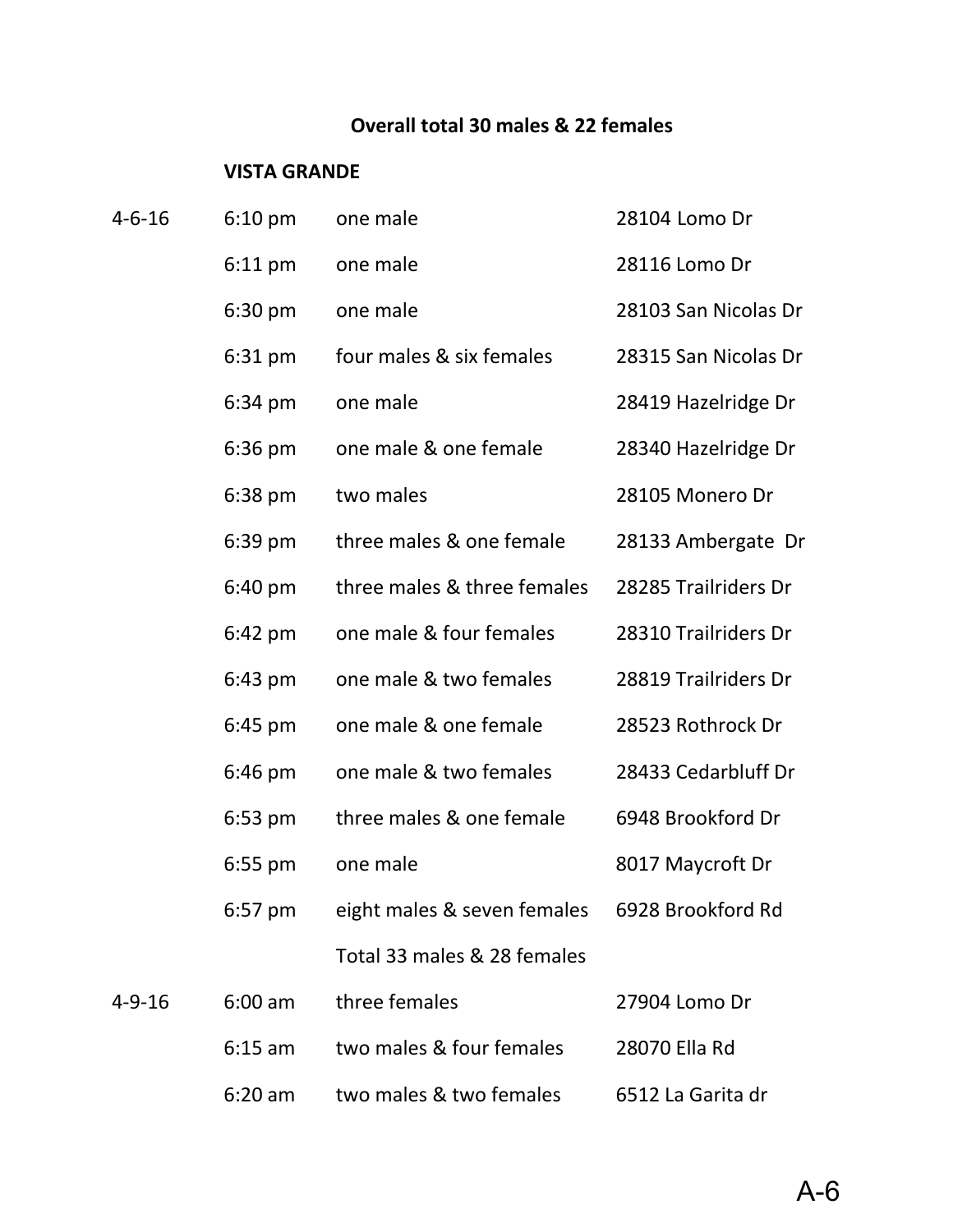| $6:21$ am | one male                | 28111 Lomo Dr         |
|-----------|-------------------------|-----------------------|
| $6:28$ am | one male                | 28403 San Niclolas Dr |
| $6:32$ am | one male & one female   | 27917 Hazelridge Dr   |
| $6:35$ am | one male                | 28019 Hazelridge Rd   |
| $6:40$ am | one male                | 28119 Lobrook Dr      |
| $6:43$ am | one male & five females | 28111 Braidwood Dr    |
| $6:45$ am | one male                | 28037 Hazelridge Dr   |
| $6:46$ am | one female              | 28349 Plainfield Dr   |
| $6:50$ am | one male                | 28131 Plainfield Dr   |
| $6:54$ am | one female              | 28318 Hazelridge Dr   |
| $7:00$ am | one male                | 6547 Eddinghill Dr    |
| $7:03$ am | one male & one female   | 26804 Eddinghill Dr   |
| $7:05$ am | six females             | 28304 Eddinghill Dr   |
| $7:08$ am | one male                | 28616 Cedarbluff Dr   |
| $7:18$ am | two females             | 6908 Purpleridge Dr   |
|           |                         |                       |

## Total 15 males & 26 females

| $4 - 9 - 16$ | $5:34 \text{ pm}$ | one male & one female     | 6902 Maycroft Dr  |
|--------------|-------------------|---------------------------|-------------------|
|              | $5:40 \text{ pm}$ | four males & four females | 7011 Brookford Dr |
|              | 5:41 pm           | one male                  | 6949 Brookford Dr |
|              | $5:42$ pm         | two males & two females   | 6942 Brookford Dr |
|              | $5:43$ pm         | one male                  | 6935 Brookford Dr |
|              | $5:44$ pm         | one male & one female     | 2815 Ambergate Dr |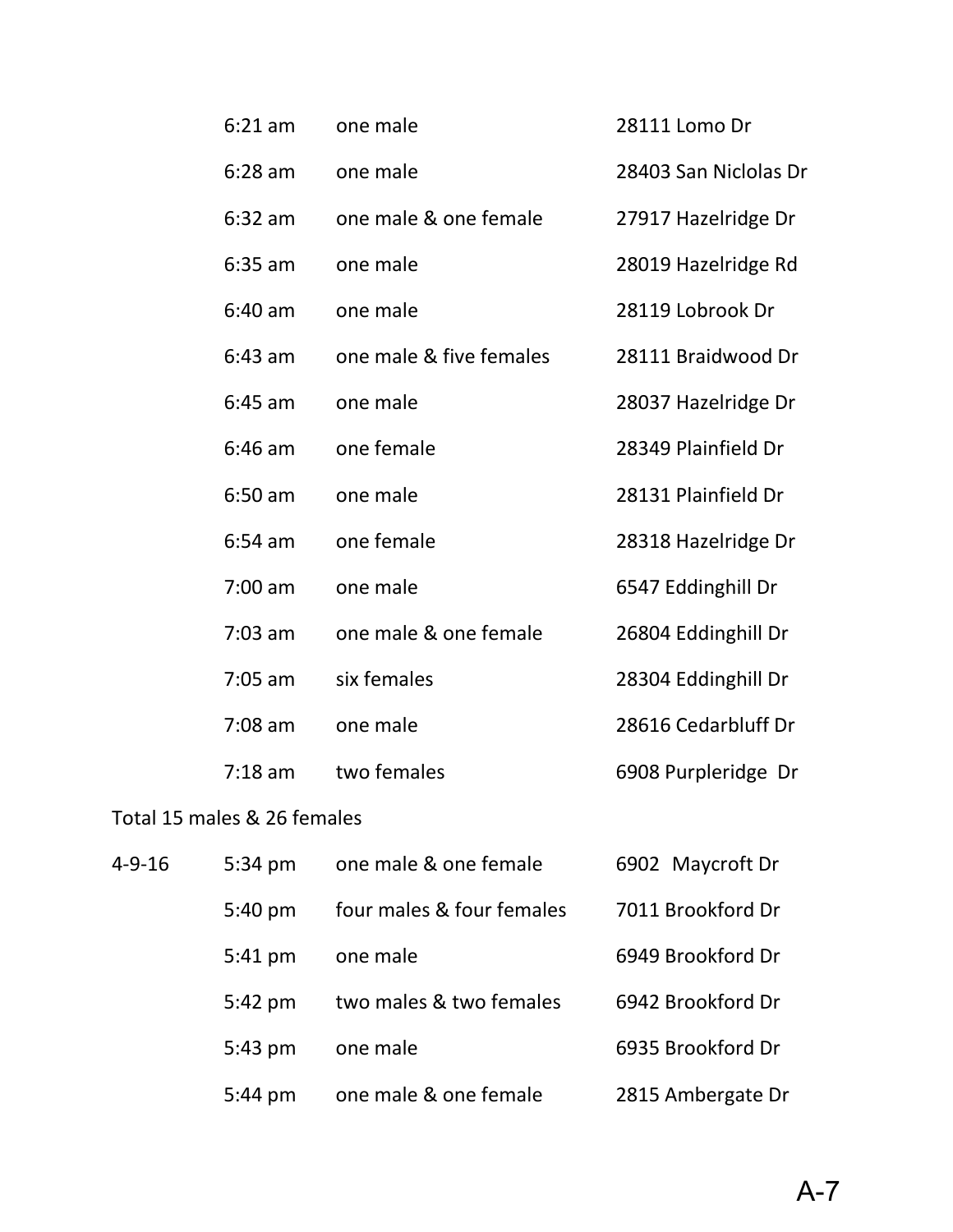| 5:45 pm   | one male                    | 28285 Trailriders Dr |
|-----------|-----------------------------|----------------------|
| 5:49 pm   | one male                    | 6921 Larkvale Dr     |
| 5:50 pm   | three males & three females | 6910 Larkvale Dr     |
| 5:51 pm   | two males                   | 6903 Hedgewood Dr    |
| 5:51 pm   | two males                   | 6902 Hedgewood Dr    |
| 5:52 pm   | one male                    | 7010 Hedgewood Dr    |
| 5:55 pm   | one male                    | 28520 Blythewood Dr  |
| 5:59 pm   | one male                    | 28351 Trailriders Dr |
| $6:00$ pm | one male                    | 6923 Eddinghill Dr   |
| $6:11$ pm | one male & two females      | 28595 Cedarbluff Dr  |
| $6:18$ pm | one male                    | 28403 Plainfield Dr  |
| 6:20 pm   | one male                    | 2716 Birchman Dr     |
| $6:23$ pm | one male                    | 28058 Braidwood Dr   |
| $6:26$ pm | one male                    | 28433 Hazelridge dr  |
| $6:27$ pm | one male                    | 28613 Lomo Dr        |
| $6:30$ pm | two females                 | 28315 San Nicolas Dr |
| $6:30$ pm | one male                    | 28300 San Nicolas Dr |
| $6:35$ pm | one male                    | 28028 Lomo Dr        |
| 6:37 pm   | one male & one female       | 28056 Ella Dr        |
| 6:39 pm   | two females                 | 28076 Ella Dr        |
| 6:39 pm   | two females                 | 28203 Ella Dr        |
| 6:42 pm   | one male and one female     | 28052 Lomo Dr        |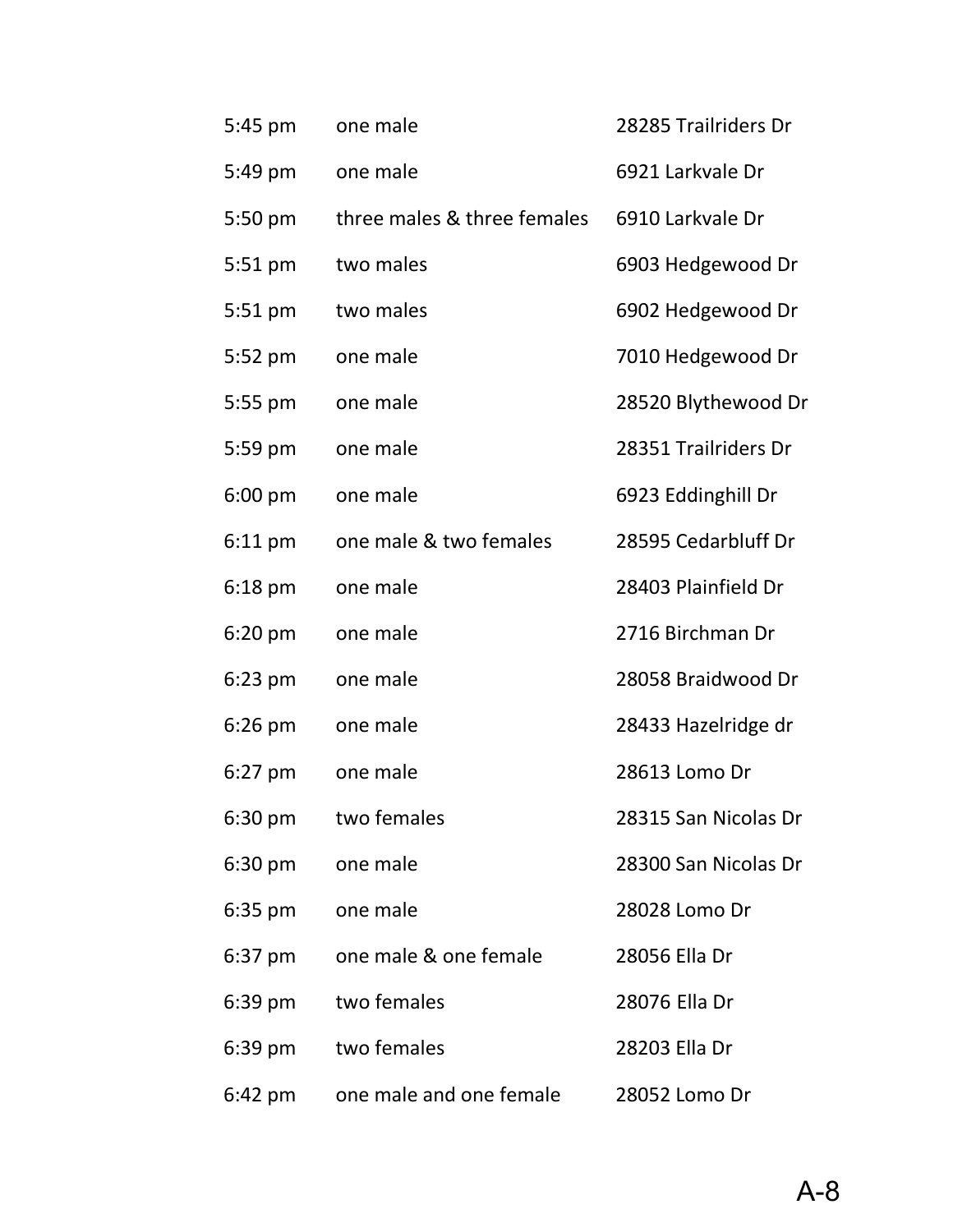|         | $6:43$ pm | one female                                        | 28005 Santona Dr     |
|---------|-----------|---------------------------------------------------|----------------------|
|         |           | Totals 33 males & 22 females                      |                      |
| 4-10-16 | $6:08$ am | one male                                          | 28603 Trailriders Dr |
|         | $6:12$ am | one male                                          | 28419 Trailriders dr |
|         | $6:14$ am | one male                                          | 28351 Trailriders Dr |
|         | $6:18$ am | two males & fourteen females 28318 Trailriders Dr |                      |
|         | $6:25$ am | one male                                          | 28222 Trailriders Dr |
|         | $6:25$ am | one male                                          | 28230 Trailriders Dr |
|         | $6:28$ am | one male                                          | 7026 Brookford Dr    |
|         | $6:30$ am | one male                                          | 7010 Brookford Dr    |
|         | $6:32$ am | one male & six females                            | 6928 Brookford Dr    |
|         | $6:35$ am | one male                                          | 6902 Maycroft Dr     |
|         | $6:38$ am | one male                                          | 27924 Indian Rock    |
|         | $6:45$ am | one male                                          | 6930 Larkvale Dr     |
|         | $6:46$ am | one male                                          | 6911 Hedgewood Dr    |
|         | 6:52 am   | one male                                          | 6902 Willowtree Dr   |
|         | $7:08$ am | one male                                          | 28130 Ambergate Dr   |
|         | $7:13$ am | one male                                          | 26587 Monero Dr      |

Total 17 males & 20 females

### **OVERALL TOTAL 36 MALES & 46 FEMALES**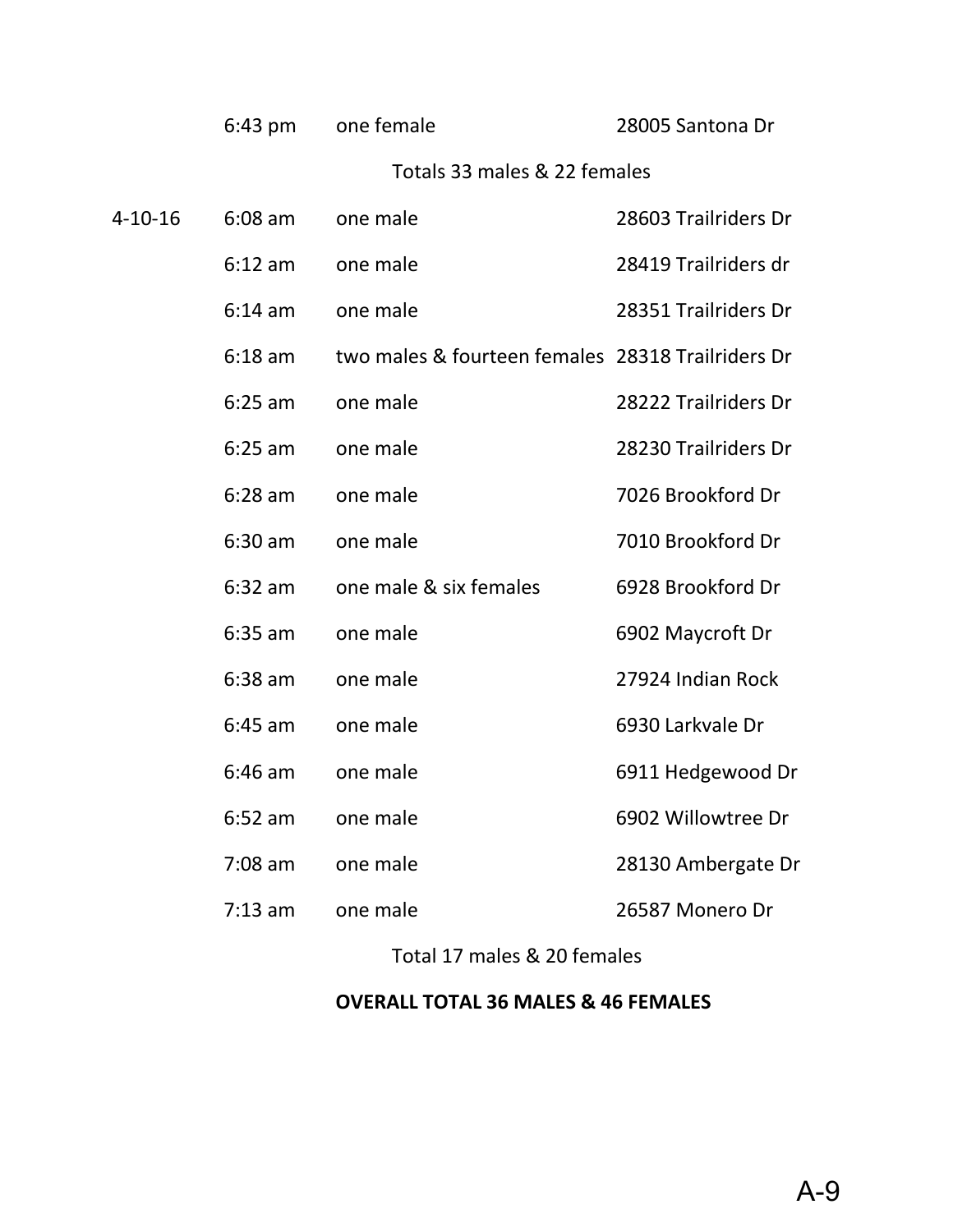# **Sunnyside Ridge**

| $4 - 6 - 16$  | $6:40$ am | three females                | 6200 Via Canada    |
|---------------|-----------|------------------------------|--------------------|
|               | $7:10$ am | two males                    | 11 Cayuse Ln       |
|               | $7:15$ am | one female                   | 3 Cayuse Ln        |
|               | $7:30$ am | two females                  | 24 Stallion Rd     |
|               |           | Totals 2 males & six females |                    |
| $4 - 8 - 16$  | $6:15$ am | three male & seven females   | 98 Headland Dr     |
|               | $6:15$ am | one male                     | 28215 PV Dr. E     |
|               | $6:30$ am | three males & nine females   | 2564 Sunnyside Rdg |
|               | $6:35$ am | two males & one female       | 2636 Sunnyside Rdg |
|               | $6:36$ am | one male & one female        | 2628 Sunnyside Rdg |
|               | $6:50$ am | one male                     | 2601 Sunnyside Rdg |
|               | $6:55$ am | six males                    | 2563 Sunnyside Rdg |
|               | $7:00$ am | two males                    | 28024 Stonegate    |
|               | $7:00$ am | one male                     | 28032 Stonegate    |
|               | $7:05$ am | one male                     | 27992 Stonegate    |
|               | $7:10$ am | five males & four females    | 28048 Stonegate    |
|               | $7:30$ am | one male                     | 28003 PV Dr E      |
|               |           | Total 27 males & 22 females  |                    |
| $4 - 10 - 16$ | 5:46 pm   | one male                     | 94 Headland Dr     |
|               | 5:47 pm   | one male                     | 96 Headland Dr     |
|               | 5:51 pm   | one male & two females       | 2 Headland Dr      |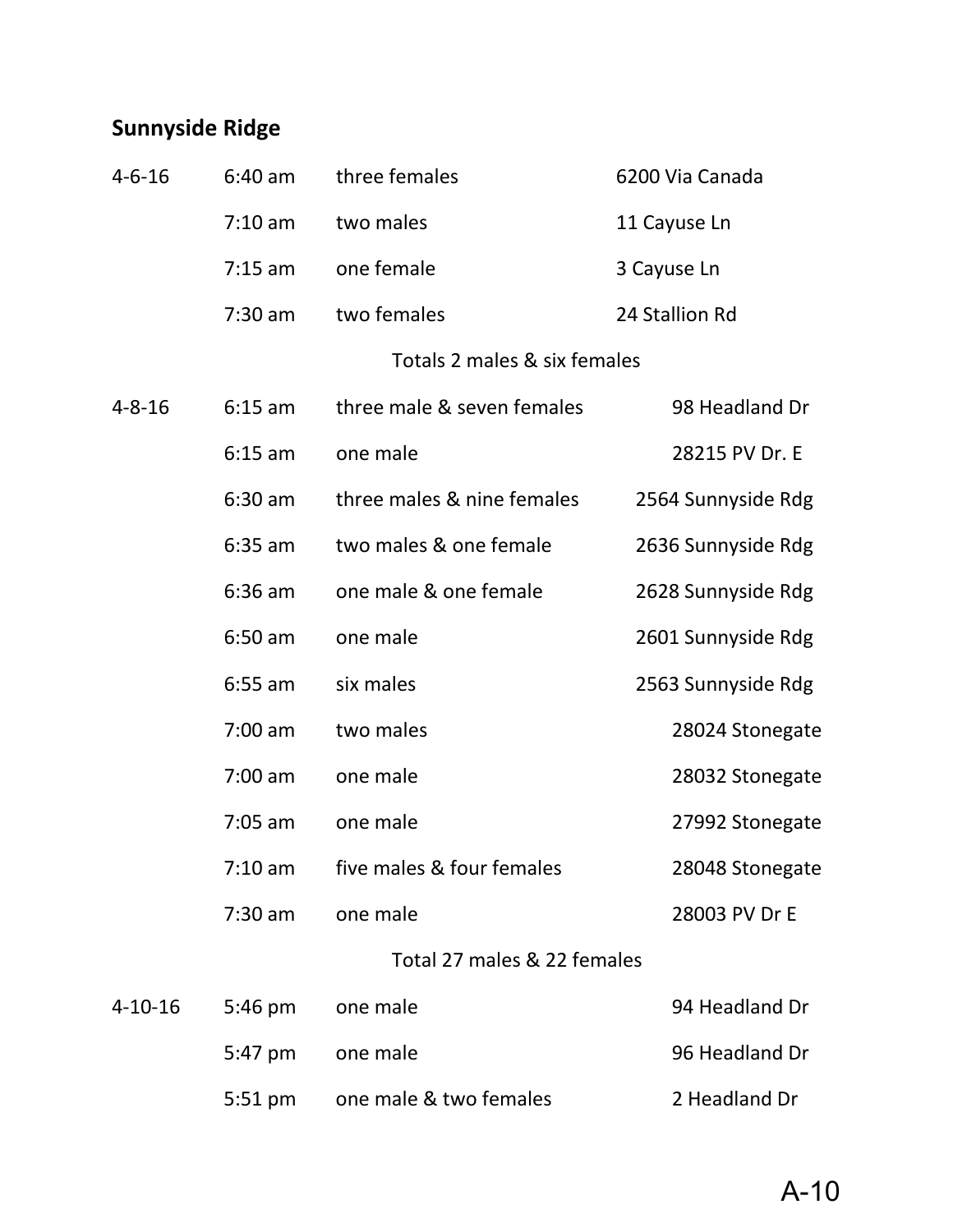|               | 5:54 pm           | one male & one female      | 32 Headland Dr     |
|---------------|-------------------|----------------------------|--------------------|
|               | $6:00$ pm         | one male                   | 3 Cayuse Ln        |
|               | $6:00$ pm         | one male                   | 17 Cayuse Ln       |
|               | $6:46$ pm         | one male                   | 28095 RV Dr. E     |
|               | 6:48 pm           | two males & four females   | 2550 Sunnyside Rdg |
|               | $6:50$ pm         | one male                   | 2343 Sunnyside Rdg |
|               | 6:57 pm           | one male                   | 28111 PV Dr. E     |
|               |                   | Total 11 males & 7 females |                    |
| $4 - 12 - 16$ | 5:07 pm           | one male & one female      | 2601 Sunnyside Rdg |
|               | $5:09$ pm         | one male & one female      | 2615 Sunnyside Rdg |
|               | $5:10$ pm         | one male & one female      | 2564 Sunnyside Rdg |
|               | 5:20 pm           | one male                   | 93 Headland Dr     |
|               | $5:25$ pm         | one male                   | 2 Headland Dr      |
|               | 5:36 pm           | one male                   | 10 Cayuse Ln       |
|               | 5:38 pm           | one male                   | 567 Bronco Dr      |
|               | 5:40 pm           | two males & one female     | 28864 Roan Rd      |
|               | 5:50 pm           | one female                 | 10 Mustang Rd      |
|               | $6:06$ pm         | two males & two females    | 28077 PV Dr. E     |
|               | $6:09$ pm         | three males & one female   | 28012 Stonegate    |
|               | $6:12$ pm         | three males                | 28032 Stonegate    |
|               | $6:14 \text{ pm}$ | two males & two females    | 27990 Stonegate    |
|               | $6:15$ pm         | one male                   | 28001 PV Dr. E     |